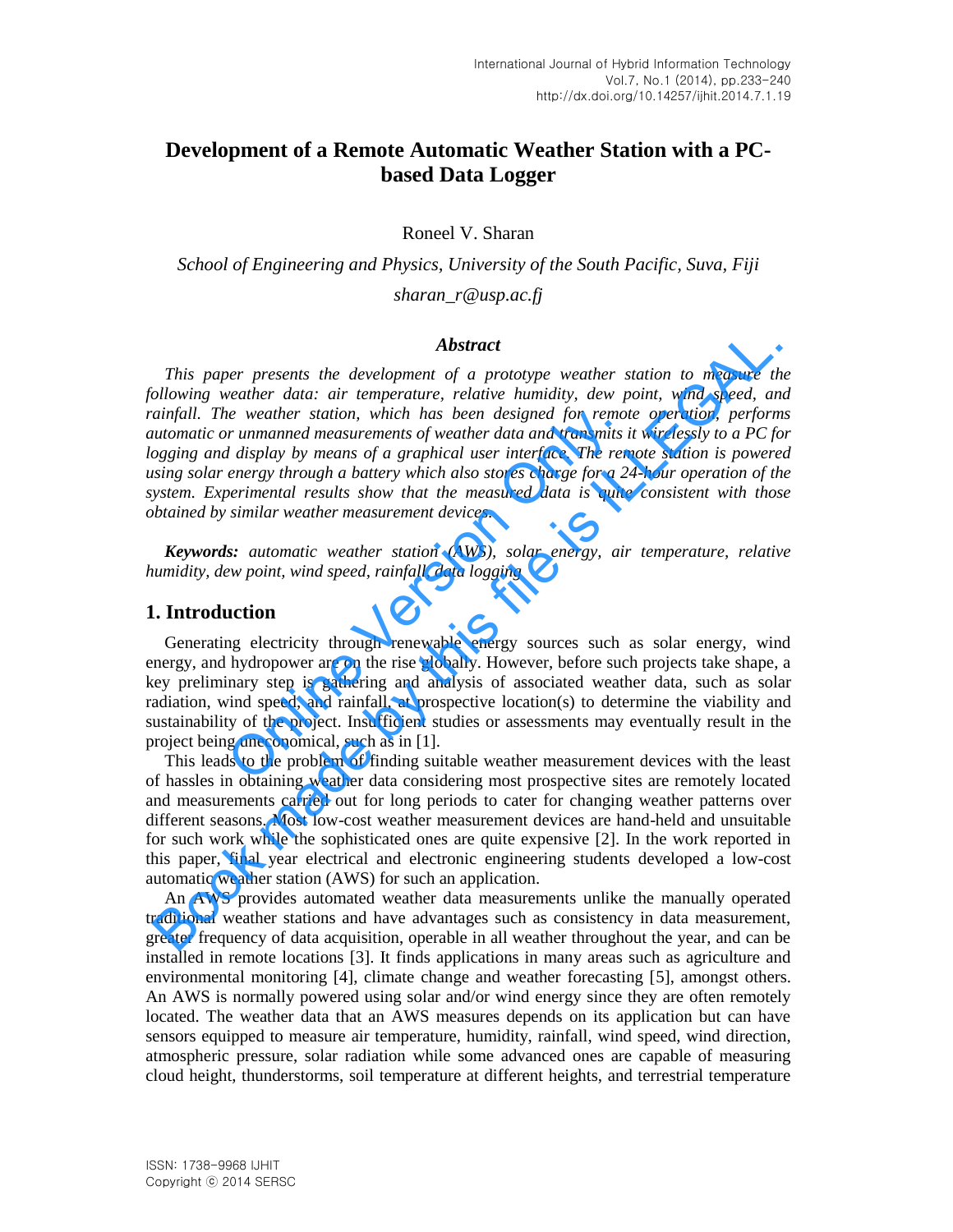[3, 5, 6]. An AWS offers features such as data collection, data storage, and wireless data communication with GSM/GPRS modules preferred these days as they provide high data communication range [6, 7].

The AWS developed in this work consists of two units: the remote weather station and the main weather station as illustrated in Figure 1. The remote weather station measures the weather data and wirelessly transmits the weather data to the main weather station for display and logging. It has been designed to measure some common weather data and these are air temperature, relative humidity, dew point, wind speed, and rainfall. Since the measurement unit is to be remotely located, it is powered using solar energy. PIC16F877, the microcontroller used for this work, is the main controller on the remote station which interfaces with all the sensors. It handles data acquisition and data transmission using the transmitter unit. It is also used for receiving data using the receiver unit at the main weather station before communicating data to the PC through the RS232 serial port where the Matlab software reads the data for data logging and display through a graphical user interface (GUI).



**Figure 1. System overview** 

The rest of the paper is arranged as follows: Section 2 and 3 look at the development of the remote and main weather stations, respectively; experimentations performed and the results are presented in Section 4; followed by conclusion and future recommendations in Section 5.

### **2. Remote Weather Station**

The remote unit has been developed to be deployed at the location where the weather data has to be measured. The unit, which has a maximum power consumption of approximately 720mW, is designed to have fully automatic operation using a PIC16F877 microcontroller and is powered using solar energy through a 12V rechargeable sealed lead acid battery. The battery is charged during the daytime by the 15W weatherproof amorphous solar panel using a solar charge controller. It has a fixed inclination of approximately 18° facing north, based on the latitude of 18° 00" S for its test location.

In an ideal case, the remote unit can be located anywhere from a few hundred meters to several kilometers from the main weather station. However, in the development of this prototype, a 433MHz RF transmitter/receiver module already available in-house was used with plans to expand the range of operation later. This wireless communication module offers a range of about 100m and 4-bit of data communication at a time. This means that each 16-bit of weather data, to an accuracy of two decimal places, is communicated to the main weather station in four transmissions.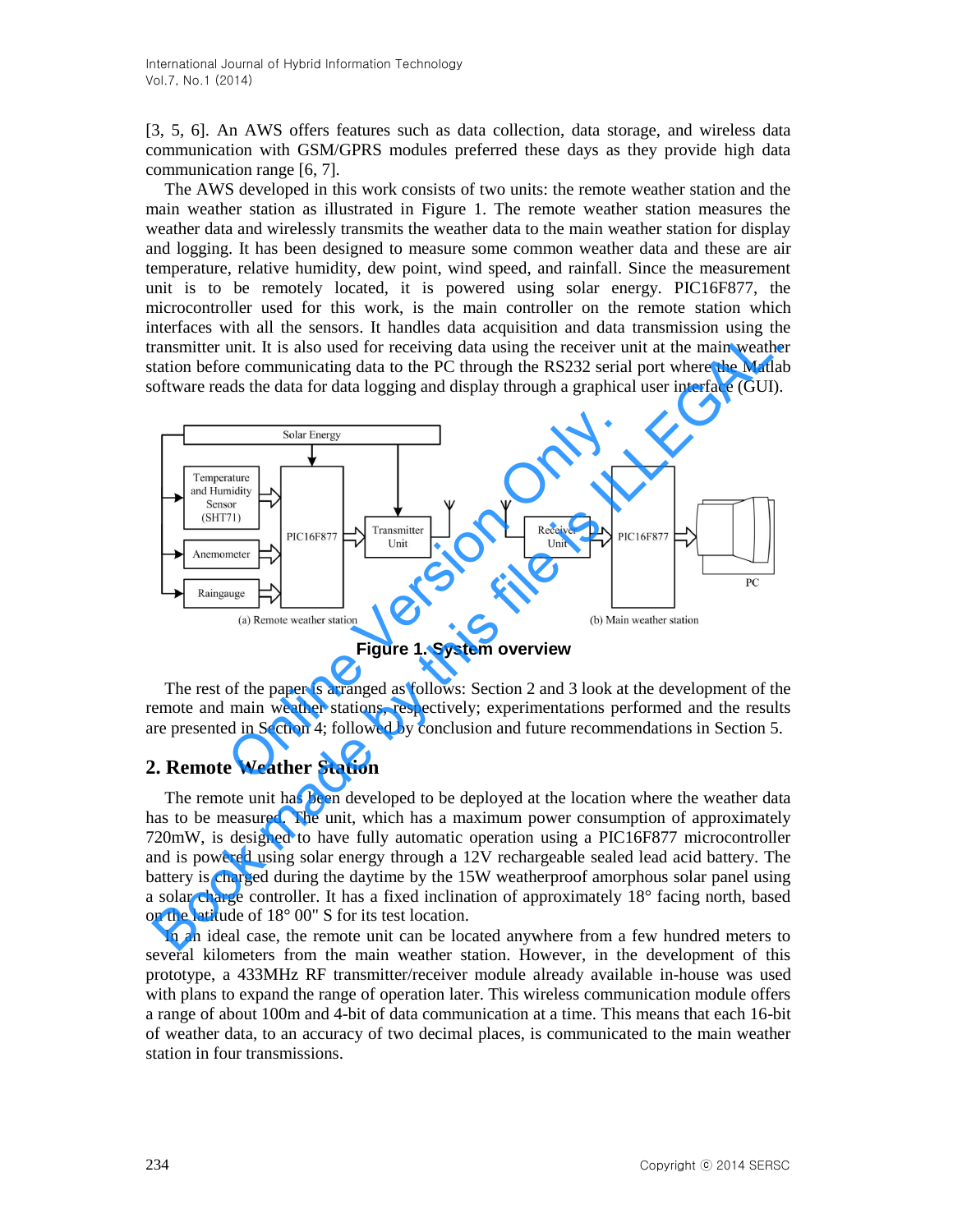#### **2.1. Air Temperature and Relative Humidity**

The SHT71 sensor is utilized for measurement of air temperature and relative humidity. SHT71 is a four-pin digital sensor which has less energy consumption, temperature range of  $40^{\circ}$ C to 123.8<sup>°</sup>C, and relative humidity range of 0–100%. For temperature measurement, it offers a typical resolution, accuracy, and repeatability of  $0.01^{\circ}$ C,  $\pm 0.4^{\circ}$ C, and  $\pm 0.1^{\circ}$ C, respectively. Similarly, for relative humidity measurement, the typical resolution, accuracy, and repeatability are 0.05%,  $\pm 3.0$ %, and  $\pm 0.1$ %, respectively.

The temperature and relative humidity values are also used to approximate the dew point for the temperature range  $-40^{\circ}$ C to  $50^{\circ}$ C as given in [8] as

$$
D = T_n \frac{\ln\left(\frac{H_R}{100\%}\right) + \frac{mT}{T_n + T}}{m - \ln\left(\frac{H_R}{100\%}\right) - \frac{mT}{T_n + T}}
$$
(1)

where  $D$  is the dew point,  $T$  is the temperature,  $H_R$  is the relative humidity while, for the temperature range  $-40^{\circ}$ C to  $0^{\circ}$ C,  $T_n = 272.62^{\circ}$ C and  $m = 22.46$ , and for the temperature range  $0^{\circ}$ C to 50<sup>°</sup>C,  $T_n = 243.12^{\circ}$ C and  $m = 17.62$ . The dew point value is calculated after receiving the air temperature and relative humidity values at the main weather station to reduce the amount of data communication between the two stations.

The serial clock input (SCK) and serial data (DATA) pins of the sensor are connected as inputs to PIC16F877 and used for reading the data values.

#### **2.2. Wind Speed**

For measurement of wind speed, the inspeed vortex wind sensor is utilized. This rugged anemometer has a high quality 3-cup rotor pressed on a stainless steel shaft which can handle speed from 3 to over 125 miles per hour (or 1.34 to over 55.88 meters per second, m/s). It uses a reed/magnet switch which provides one pulse per rotation and the latest edition also comes with a sapphire bearing to minimize wear. Conversion of pulses to wind speed is easily carried out as 1 pulse per second corresponds to 2.5 miles per hour (or 1.1176 m/s). the dew point, *T* is the temperature,  $H_R$  is the relative be range  $-40^{\circ}$ C to 0<sup>°</sup>C,  $T_n = 272.62^{\circ}$ C and  $m = 22.46$ , a to 50<sup>°</sup>C,  $T_n = 243.12^{\circ}$ C and  $m = 17.62$ . The dew point v ea air temperature and relative hu  $D = T_n \frac{\ln\left(\frac{H_R}{100\%}\right) + \frac{mI}{T_n + T}}{m - \ln\left(\frac{H_R}{100\%}\right) + \frac{mI}{T_n + T}}$  (1)<br>
where *D* is the dew point, *T* is the relative to the dimensione emperature range -40° C to 0° C,  $T_n = 272.62$ °C and  $m = 22.46$ , and for the te

The external interrupt function of PIC16F877 is used to detect each pulse while the internal timer is used to time the pulse using which the wind speed is calculated as

$$
W = \frac{1}{T_w} \times 1.1176
$$
 (2)

where *W* is the wind speed in m/s and  $T_w$  is the period of a pulse in seconds.

#### **2.3. Rainfall**

A tipping bucket type rain gauge (OSK 7181-T) is used to measure the amount of rainfall. Every 0.2 mm of rainfall fills a bucket enough to tip about the fulcrum and this is converted to a digital signal using a reed switch with the external interrupt function of PIC16F877 used to read this trigger. The rainfall value is set to zero every time the rainfall data is transmitted but the rainfall data for the whole day is tallied up at the main weather station.

#### **3. Main Weather Station**

The main weather station consists of a PC, PIC16F877 microcontroller, and the receiver unit. PIC16F877 receives the weather data using the receiver unit and then this data is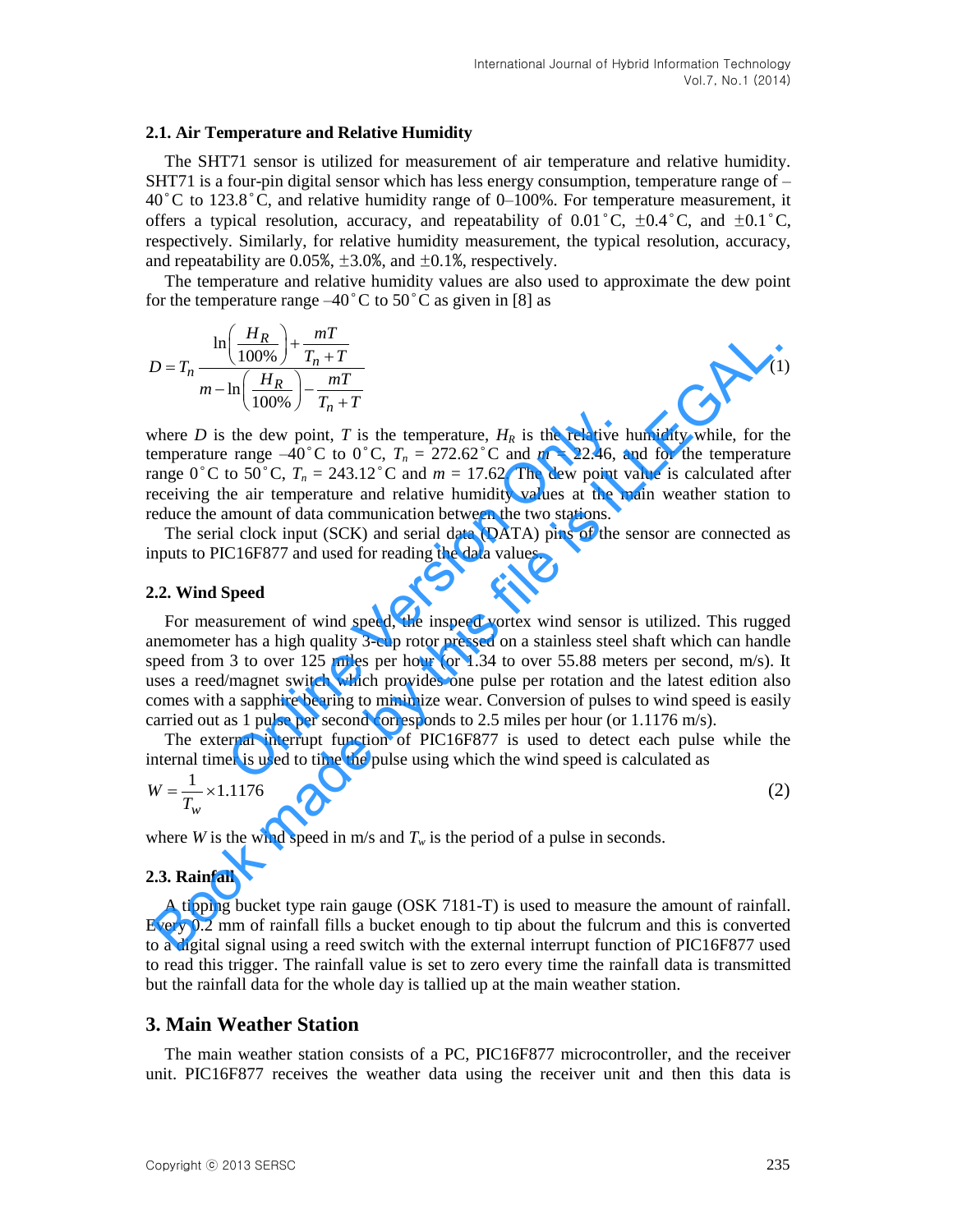communicated to the PC through the serial port. The dew point value is automatically calculated after receiving the temperature and relative humidity values. The user gets access to the system using a Matlab based GUI, shown in Figure 2.



**Figure 2. Developed GUI** 

A full set of weather data can be received in 15 seconds or less which is relatively fast considering that most applications require weather data to be logged every hour or so. In the current setup, data communication is carried out continuously in real-time. However, the user has the option of choosing how often the data will be read by the PC for logging and display. The user enters this value in minutes and clicks on START to start the weather data acquisition process. The acquired data is analyzed and the GUI displays the current, average, maximum, and minimum values of air temperature, relative humidity, dew point, and wind speed together with the total rainfall for the day. A plot of the acquired weather data at each time interval is also shown in the GUI.

In addition, the weather data for each day is saved after every acquisition together with the time at which the data was acquired. The saved data is in ASCII format as an  $m \times 6$  matrix where  $m$  is the number of weather data set acquired for the day and the 6 columns constitute the five weather data and the time at which the data was acquired. The weather data for each day is saved in a separate file with each file created automatically where the filename corresponds to the date as "*Weather\_Data dd-mm-yyyy*".

The user also has the option to stop the weather data acquisition process at anytime by interrupting the routine using the STOP button. Another added feature, executed through the Open Data File button, allows the user to open the weather data file for the current day without interrupting the weather data acquisition process.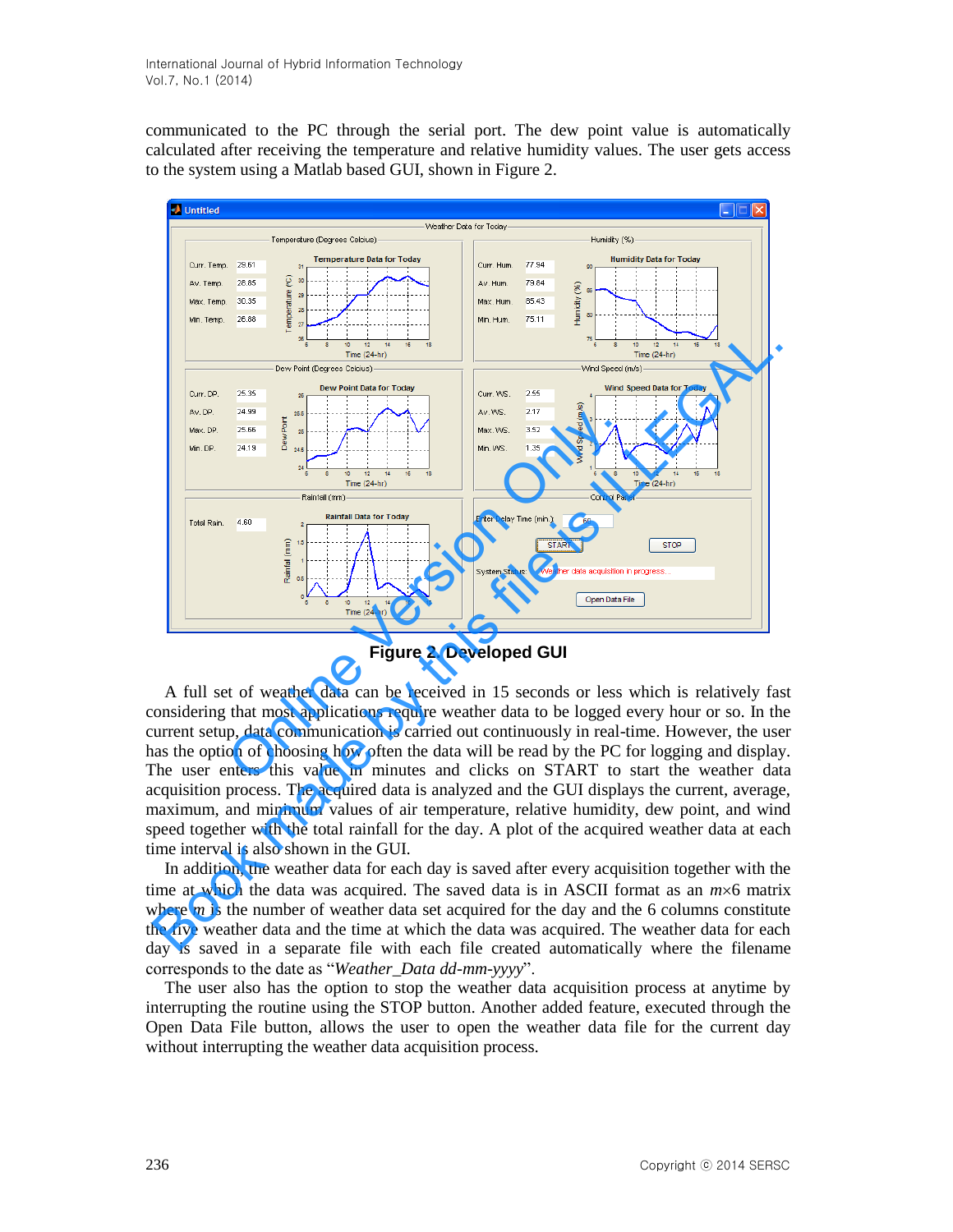## **4. Experimentation and Results**

Experimentations were carried out to measure weather data using the developed weather station and the results compared against weather data obtained through other sources. In the first phase of experimentations, temperature, relative humidity, and dew point measurements were carried out every hour over an 18 hour period with the results shown in Figures 3, 4, and 5 respectively.







**Figure 4. Relative humidity measurements**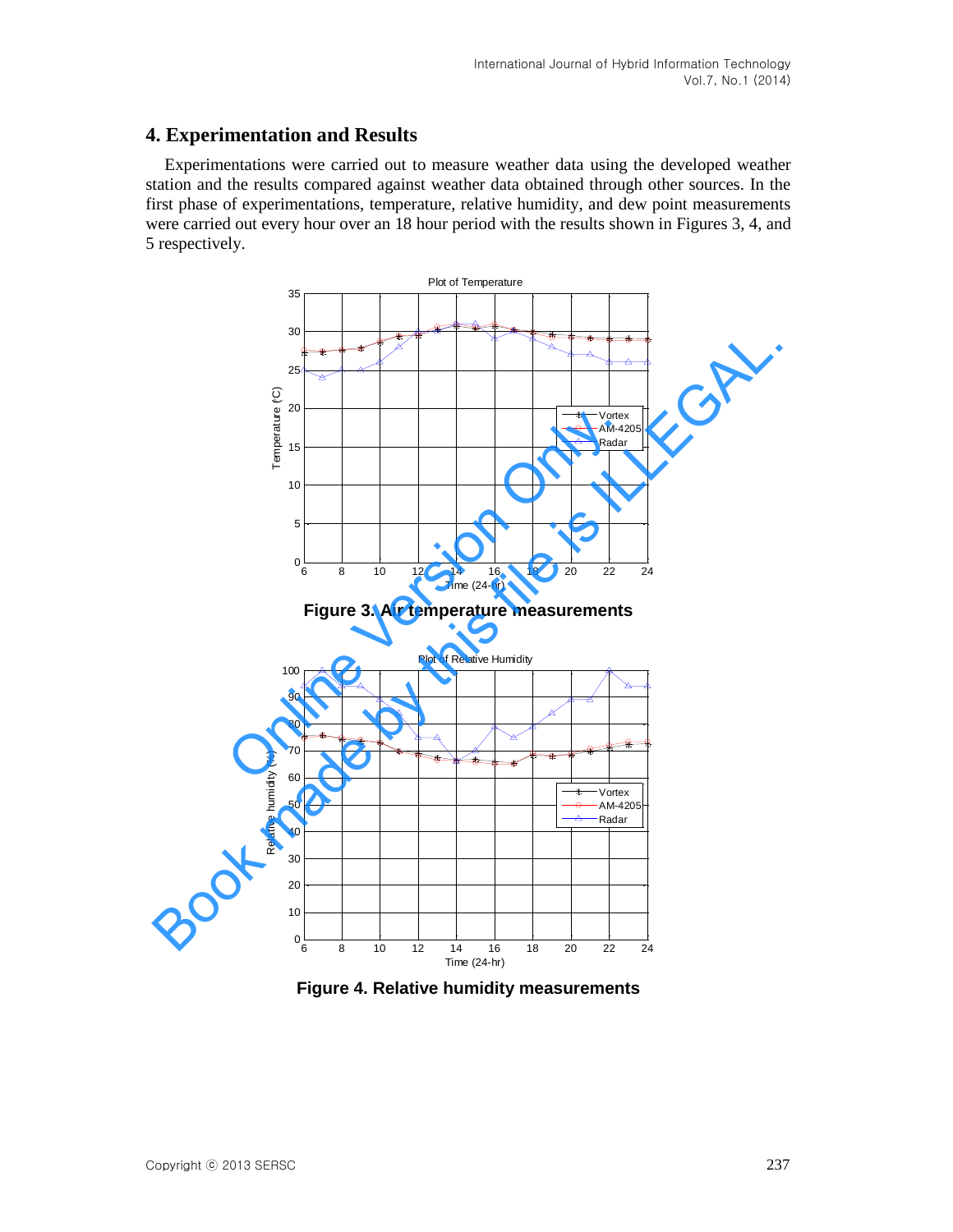

The results were compared to readings obtained using LUTRON AM-4205, a temperature, relative humidity, and wind speed measurement device giving readings in digital format in various units. Data from a local radar station located approximately 20 km away were also obtained and plotted. The weather data from the radar was found to differ to some extent which is believed to be largely due to it being in a different environment. However, the weather data measured using SHT71 and AM-4205 was close in each case with an absolute average difference of 0.69%, 0.94%, and 0.67% for temperature, relative humidity, and dew point respectively. <sup>0</sup><sup>6</sup><sup>8</sup><sup>8</sup><sup>10</sup><sup>12</sup><sup>14</sup><sup>16</sup><sup>18</sup><sup>12</sup><sup>2</sup><sup>2</sup><sup>2</sup><sup>2</sup><sup>2</sup><sup>2</sup><sup>2</sup><br> **Figure 5. Dew point measurements**<br>
tis were compared to readings obtained using LUTRON All<br>
indity, and wind speed measurement device giving reading<br>
is. Data fr <sup>16</sup><br>
<sup>8</sup><br>
<sup>8</sup><br> **Eigure 5. Dew point measurements**<br> **Eigure 5. Dew point measurements**<br> **Eigure 5. Dew point measurements**<br> **Eigure 5. Dew point measurements**<br> **Eigure 5. Dew point measurements**<br> **Eigure 5. Dew point meas** 

In the next experimentation, air speed measurements using the vortex anemometer were compared to measurements obtained with the AM-4205 anemometer. Unlike temperature, relative humidity, and dew point values, wind speed values are always changing. However, constant wind speed is important in this experimentation as it is difficult to measure wind speed at exactly the same time using two anemometers. With the unavailability of a suitable wind tunnel, which would have been ideal for this experiment as it can provide constant airflow, an industrial blower was used. It was powered using a variable voltage source so that comparisons can be done at different wind speeds.

The two anemometers were placed at the same position at 10 cm, 20 cm, and 30 cm in front of the blower. The measurements obtained, as shown in Figure 6, had an average difference of about 5.7%. This variation is largely believed to be due to the irregularity in the experimental setup as it is extremely difficult to position both the anemometers at the same location in front of the blower and maintain a constant airflow. However, the results do show a high degree of uniformity.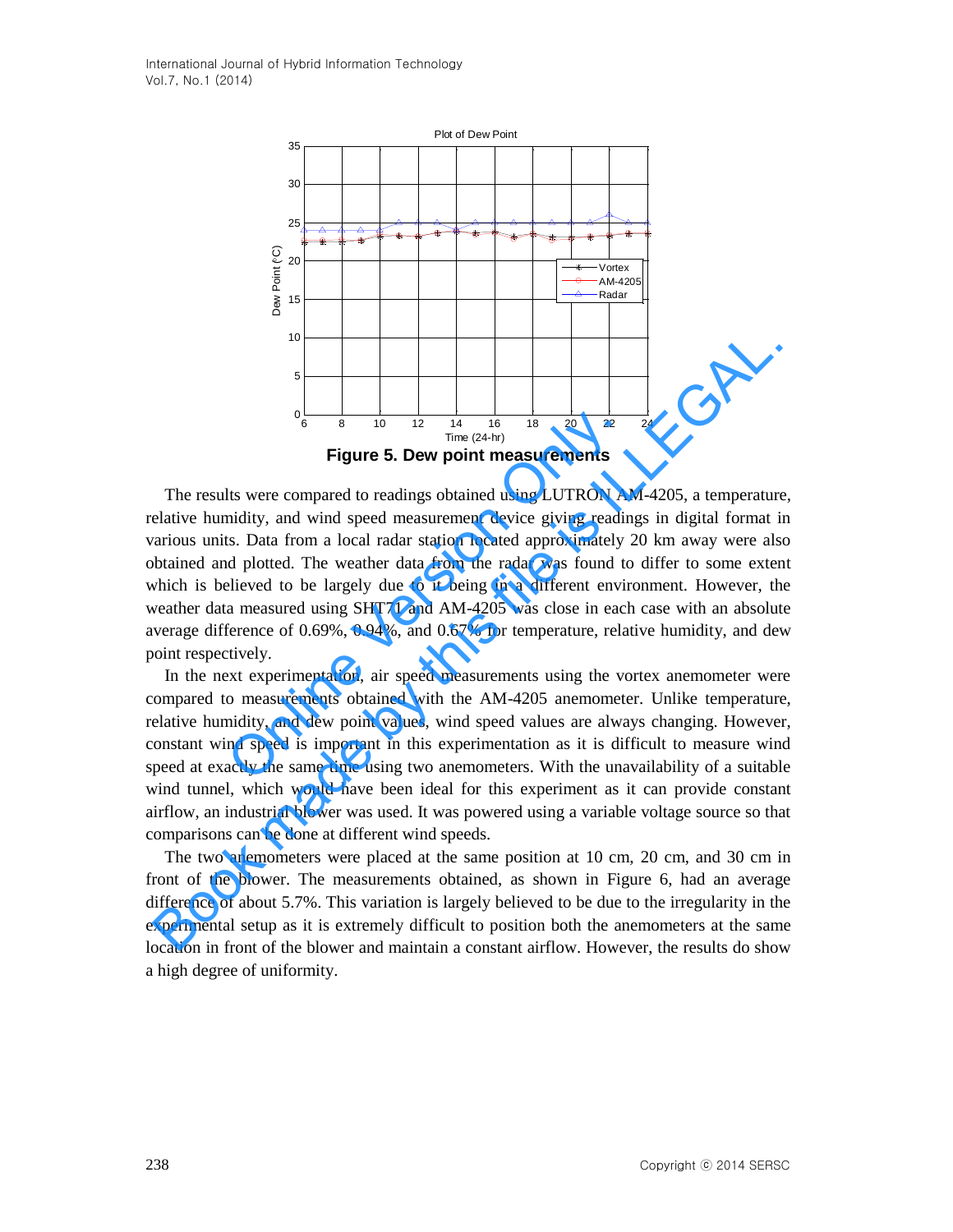

**Figure 6. Wind speed measurements** 

#### **6. Conclusion and Future Work**

The prototype AWS, if eventuated into a finished product, can be a great asset for weather data monitoring especially for renewable energy projects which require weather data measurements at remote locations. The remote measurement system, wireless data communication, data logging and display, and good conformity of measured weather data to those obtained using a similar measurement device would make this an ideal choice.

A number of future works are being planned to increase the applications and suitability of this work. More rigorous experiments are required to test the suitability of the solar panel with fluctuating weather conditions and weather proofing the electrical and electronic units. Transfer of data over GSM/GPRS networks using respective modules for greater coverage and range is being looked at. It could also be eventually used to provide weather data to subscribers as text messages on their mobile phones.  $\frac{20}{60}$  The Vortex<br>  $\frac{20}{30}$  The Contex<br>  $\frac{20}{30}$  The Contex<br>  $\frac{20}{30}$  The Contex<br>  $\frac{20}{30}$  The Contex<br>
Signal only and South Speed measurements<br>
Signal The Vortex<br>
Signal Only and Speed measurements<br>
Sign

Measurement of more weather data such as soil temperature, solar radiation, wind direction, sunrise, sunset, atmospheric pressure, etc is also being considered. With plans for expanding the range of weather data being measured, the power requirements will also increase for the remote unit. This could be catered for by modifying the operation of the system to save energy such as switching the power off to all the weather measurement devices when weather data is not to be measured, except those that require continuous measurement such as the rain gauge. Other options such as solar tracking, employing backup battery, and connecting an additional solar panel may also be considered. Book made by this file is ILLEGAL.

#### **Acknowledgements**

The author acknowledges all students who worked on this project at some stage during its development especially Mr. Lawrence Raju, Mr. Eloni Kalou, Mr. Savenaca Seniloli, Mr. Ashneel Kumar, Mr. Prashneel Prasad, Mr. Benjamin Chand, and Mr. Qays Mohammed.